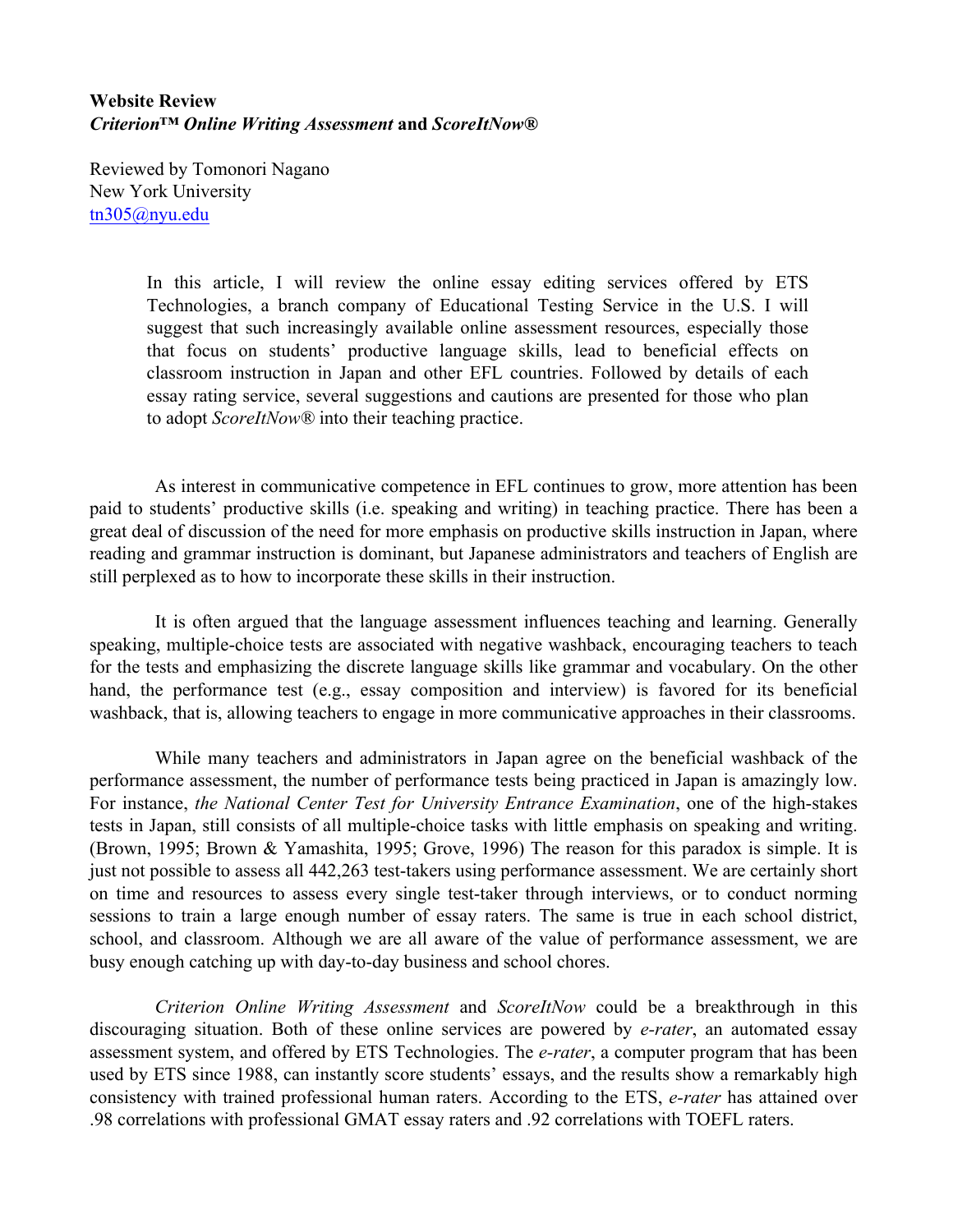*Criterion Online Writing Assessment* was developed to provide a comprehensive writing learning system for educational institutions or commercial companies. There are five different categories divided by grade level: Middle School  $(8<sup>th</sup> \text{ grade})$ , High School  $(12<sup>th</sup> \text{ grade})$ , College Level, Graduate Level (GMAT), and International Student (TOEFL). *Criterion* holistically evaluates essays based on its own algorism and assesses syntax, content, and organization of ideas, and reports a six-scale score. Scores are given on the screen instantly upon submission of essays and saved for future reference. Teachers can manage students' learning through the system; for example, limiting essay topics, analyzing statistic records of students' progress, checking each individual essay and so on. The demo version is available on the ETS Technology website at <http://www.etstechnologies.com/criterion>.

While *Criterion* is available only for large institutions, *ScoreItNow!* can be used by individual students, especially those who are preparing for the TOEFL exam. Its assessment rubric is aligned with that of the TOEFL, and their topics are selected from those on the TOEFL exam. In addition, *ScoreItNow!* reports a remarkably high consistency with the scores given by the trained TOEFL essay raters (92%). Individual learners can purchase one unit (2 essays) of service for US\$10 through their website. The URL to the *ScoreItNow!* is <http://www.scoreitnow.org/>.

## *Trying out* **ScoreItNow!**

To begin with, it is noteworthy that *ScoreItNow!* is surprisingly easy to use. All instructions and navigation procedures on the website are written in simple English and are quite intuitive. I thought even low-proficient English learners have no difficulty using this service. The payment process is not complicated either. I instantly received my ID and password on the computer screen without any problem. The account was activated as soon as I received an e-mail confirmation message, and I was able to start my first essay within 15 minutes of registration, including the payment process.

Although *ScoreItNow!* is very much aligned with the TOEFL exam, a few differences exist and are mentioned in the instructions. Besides the essay being scored by *e-rater* instead of human raters, users can choose their own essay topic and can take the test without a time limit. One difference that I noticed was that *ScoreItNow!* evaluates the essays using a six-scale score (1-6) whereas TOEFL test-takers might receive 11-scale scores including the decimal points such as 3.5 or 4.5.

Essay topics are categorized into about 10 different themes such as "change in the new century" and "something to change in school life." Topics can be chosen from either thematic categories or an alphabetical listing. The instructions (which looked similar to the writing tutorial on the TOEFL exam) are quite straightforward and are followed by a small text box in which a user types an essay. Because the *ScoreItNow!* assessment is not timed, there is no clock on the screen (although users can see the the amount of time they took for each essay in the score report).

The only one disappointment to me was the format of the score report. According to the